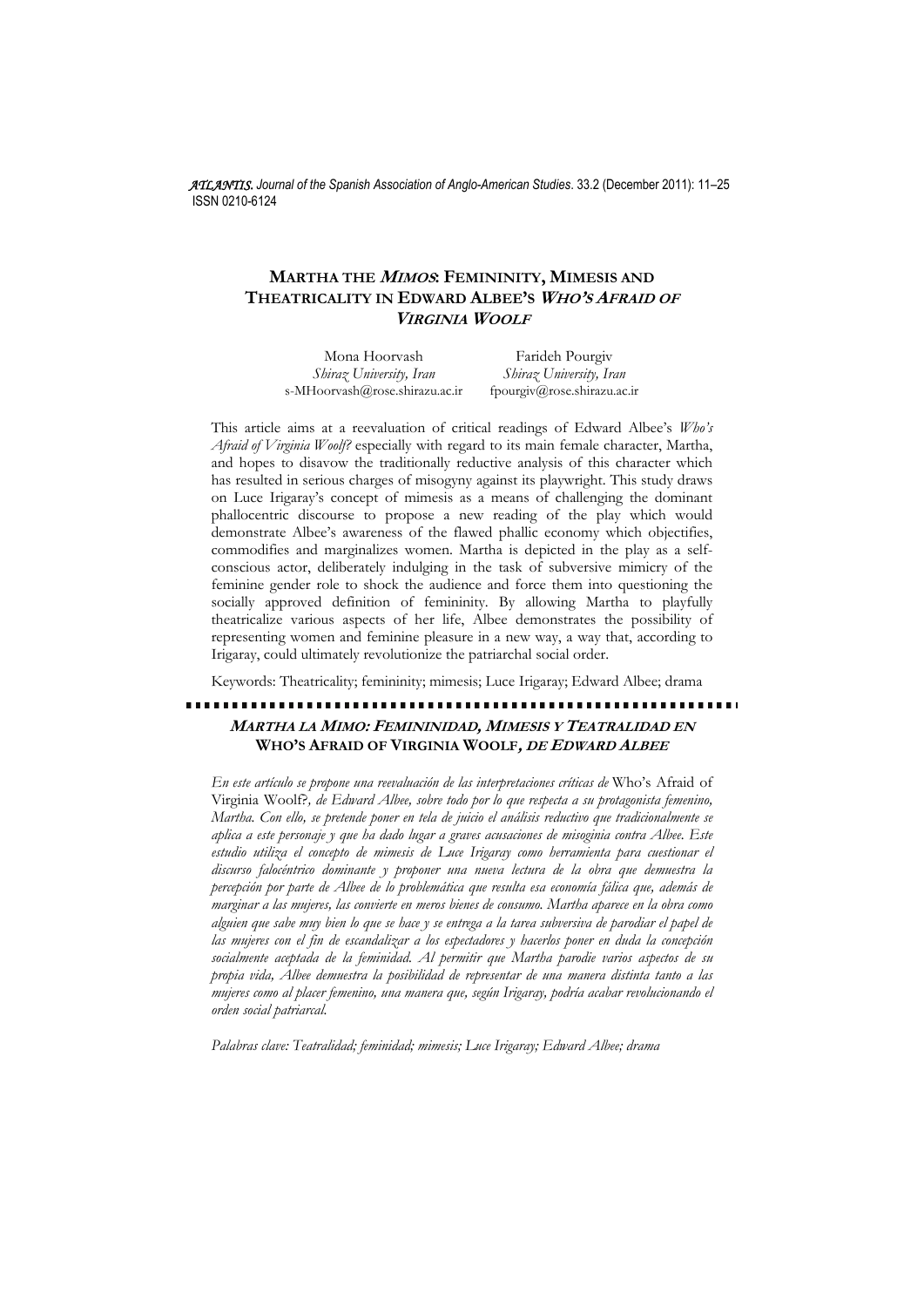#### **1. Introduction**

*Who's Afraid of Virginia Woolf* is one of the most popular and, at the same time, most controversial of Edward Albee's plays. A major bulk of Albee scholarship is devoted to this 1962 play which has continued to draw uneasy responses from many critics. The play undermines and nullifies many of the American ideals of the time and presents characters which are unusually disrespectful of traditional values. Naturally, when the play was first staged, the audience and critics were bound to take sides, either with the ideals that glorified their country or with the disrespectful mockery of these ideals in Albee's play.

In the early 1960s, one of the most important of these ideals was that of the American family. The postwar years of the 1950s were characterized by heavy pro-family propaganda, the baby boom and an obsession with the picture of the happy, domestic woman. "The American way of life" which was "characterized by affluence, located in suburbia, and epitomized by white middle-class nuclear families" (May 2008: 8) became the "cultural ideal" of the time (2008: 11). Its propagation over-emphasized "distinct gender roles for family members" (2008: 19). After the widespread participation of women in paid labor during the war years, the ideal femininity of the 50s required that women return to their homes and joyously take on the role of the housewife and the mother of several children. Under the apparent conformity of the fifties, there was a tension, a 'delicate balance' which was broken by Betty Friedan's momentous work, *The Feminine Mystique*, in which the author objects to "the limits of the family-centered role for women" (Ryan 1992: 42).

Written and staged only one year before the publication of Friedan's book, *Virginia Woolf* shows an obvious engagement with the question of women and their role in the family. The picture presented in the play, however, is nowhere near the ideal picture of the so-called *American way of life*. Its portrayal of marriage and motherhood was so devastating to some of its contemporary critics that they went so far as to label the play as perverse and morbid, its characters as decadent and its author as immoral (for an example, see Schechner 1975). Though most of the attacks on the morality of the play were challenged, clarified and rejected almost simultaneously, the tradition of reading Martha—the controversial female character of this play—remains heavily influenced by those early reactions. This ambivalent, at times cautious attitude results from the critics' bewilderment when confronted with such an unusual female character that has been repeatedly, albeit unsatisfactorily, regarded as either a shrew and a maniac, or a broken, victimized woman; a tradition that has kept its ambivalence even on to the twenty-first century.

The intention of the authors in the present study is to disavow these charges and suggest that the play shows Albee's sympathy with the situation of women. Drawing on the theories of Jacques Lacan and Luce Irigaray, we hope to demonstrate that through Martha, Albee criticizes the patriarchal society and its celebration of phallic values. But interestingly, in doing so, he is also careful to avoid showing the woman as a pathetic victim of her time. Contrary to the claim of most of Albee scholarship, Martha is neither a monster nor a ruin, but rather a clever, vivacious woman who, in collaboration with her husband, George, challenges the widely accepted patriarchal values by theatricalizing them. Rather than *embodying* the socially approved feminine and masculine gender roles that they seem to be performing, Martha and George mimic those roles to render them as questionable in the eyes of their audience. This aspect of Martha's character and this bond between her and George has not previously received much critical attention.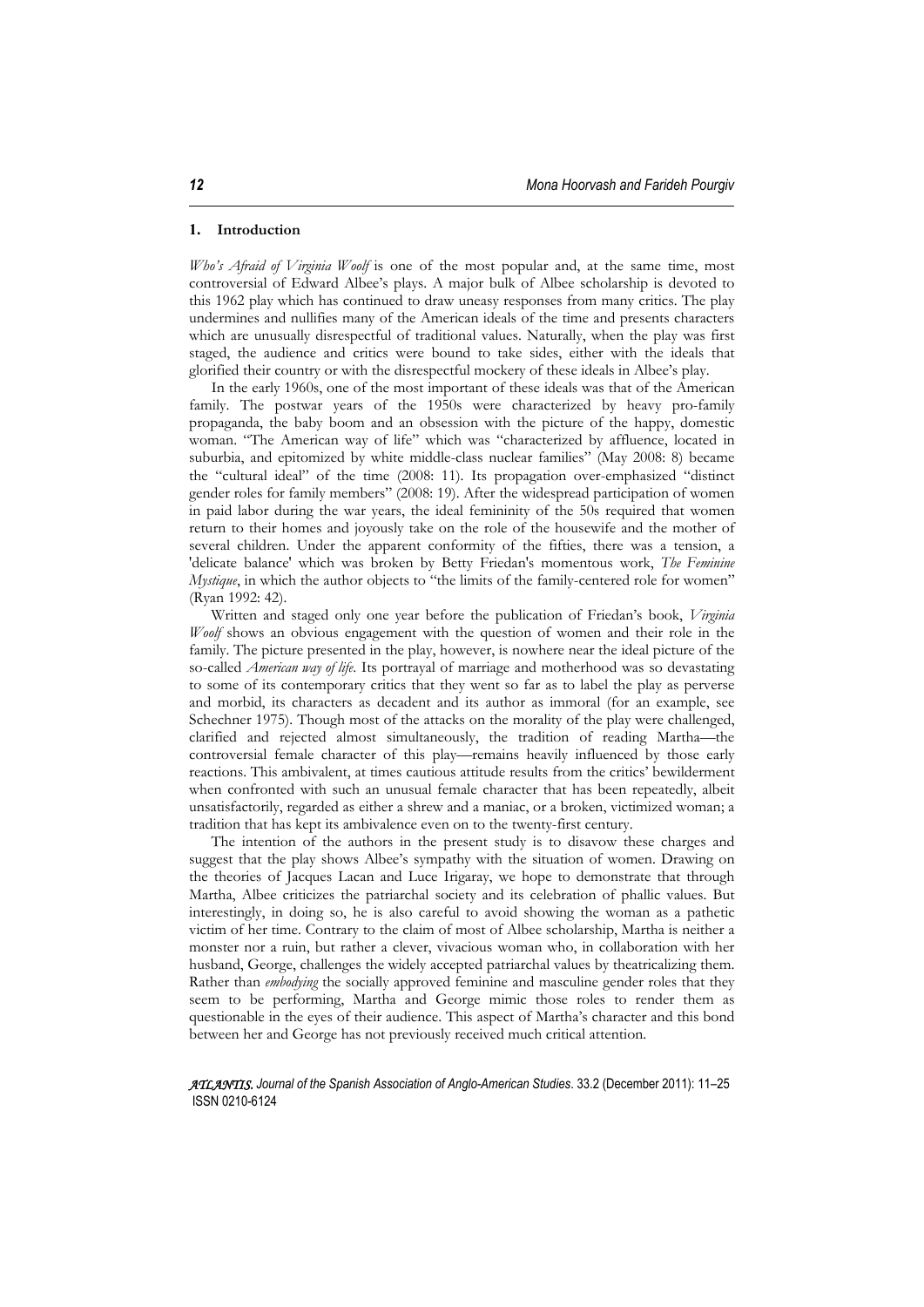## **2. Monstrous Martha/ marginal Martha: the critical tradition**

In 1962, the same year as the premier of *Virginia Woolf*, Brustein describes Martha as "bitterly shrewish" (1999: 7) and claims that the connection between her and George is based on "deadly hatred" (1999: 8). In the following year, Gassner regards her as a compulsive tormentor and expresses sympathy for "the driven woman and her longsuffering husband" (1975: 6). Hirsch refers to Albee's characters in general as "domineering women and impotent men" (1978: 8), as "devouring mothers, castrating wives, remote husbands, dead sons" (1978: 18). Even at the beginning of the twenty-first century, Paolucci returns to "the domineering figure of woman" and "the submissive male" (2000: 46). Martha is again the destructive woman looking for "victims" everywhere (2000: 52), and "George's worldly failure takes on a heroic color" (2000: 50).

Even critics who have approached the play with feminist concerns have rarely managed to gain a more substantial 'victory' than labeling Albee as a misogynist. For instance, Duplessis accuses the playwright of aiming at "the re-establishment of those [patriarchal] norms" (1980: 6) by eventually transforming Martha into a "subordinate, dependent woman", as "George is returned to his position of mastery and dominance" (1980: 6).

In later articles on *Virginia Woolf*, which are much more balanced, Martha's role still remains marginal to the critics. In one of the rare psychoanalytical studies of this play, relying heavily on Freud's ideas, Davis emphasizes "male bonding" (1994: 221), giving the foreground to George, Nick, and inevitably, Martha's Daddy. This line is later taken up by Eby (2007), who regards the play as an example of competitive masculinity, with Martha acting a marginal, catalytic role. Furthermore, Davis assigns to George the role of the "analyst" (1994: 214). This attitude can be found in the works of other critics as well. Roudané, for example, calls George (and not Martha) "the anger artist" (2005: 47) and Winkel regards him as the savior (2008: 150), "the mastermind of the action" (2008: 147), the social critic and "Albee's mouthpiece" (2008: 142). Winkel is one of the few critics who regard Albee as critical of patriarchy and sympathetic with the situation of women. But in her study, too, Martha is depicted as a victim of the social pressures of her time, forced to cling desperately to the son-illusion and pushed toward losing her balance (2008: 244).

Two of the most recent critiques of *Virginia Woolf* have focused on aspects of the play that pave the way for the present argument. Rakesh Solomon, in his account of Albee's direction of his own plays, states that during the rehearsals the playwright tried to emphasize those details of Martha's character which were less highlighted in previous productions of the play, demanding that she "should simultaneously also appear genuinely funny, intellectually agile, passionate, and most importantly, capable of both compassion and love" (2010: 125). In another 2010 study, Falvey focuses on the black humor of the play as a point of strength, both of the play and of its humorist husband and wife. She views the jokes and the pranks as a bond between George and Martha, a source of connection and mutual engagement (2010: 244).

Expanding these views, this article proposes that it is not Martha that Albee criticizes in *Virginia Woolf*, but rather it is the roles that she and George represent in their games that is being ridiculed and attacked. The main conflict of the play is neither George versus Martha nor George versus Nick, as some have suggested, but actually George *plus* Martha, in a shared attempt to demonstrate the inadequacy of the gender roles they are supposed to embody. This idea can be vividly explained using the concepts of masquerade, mimesis, and theatricality. Before that, however, it is necessary to specify in what ways their socially approved gender roles are problematic.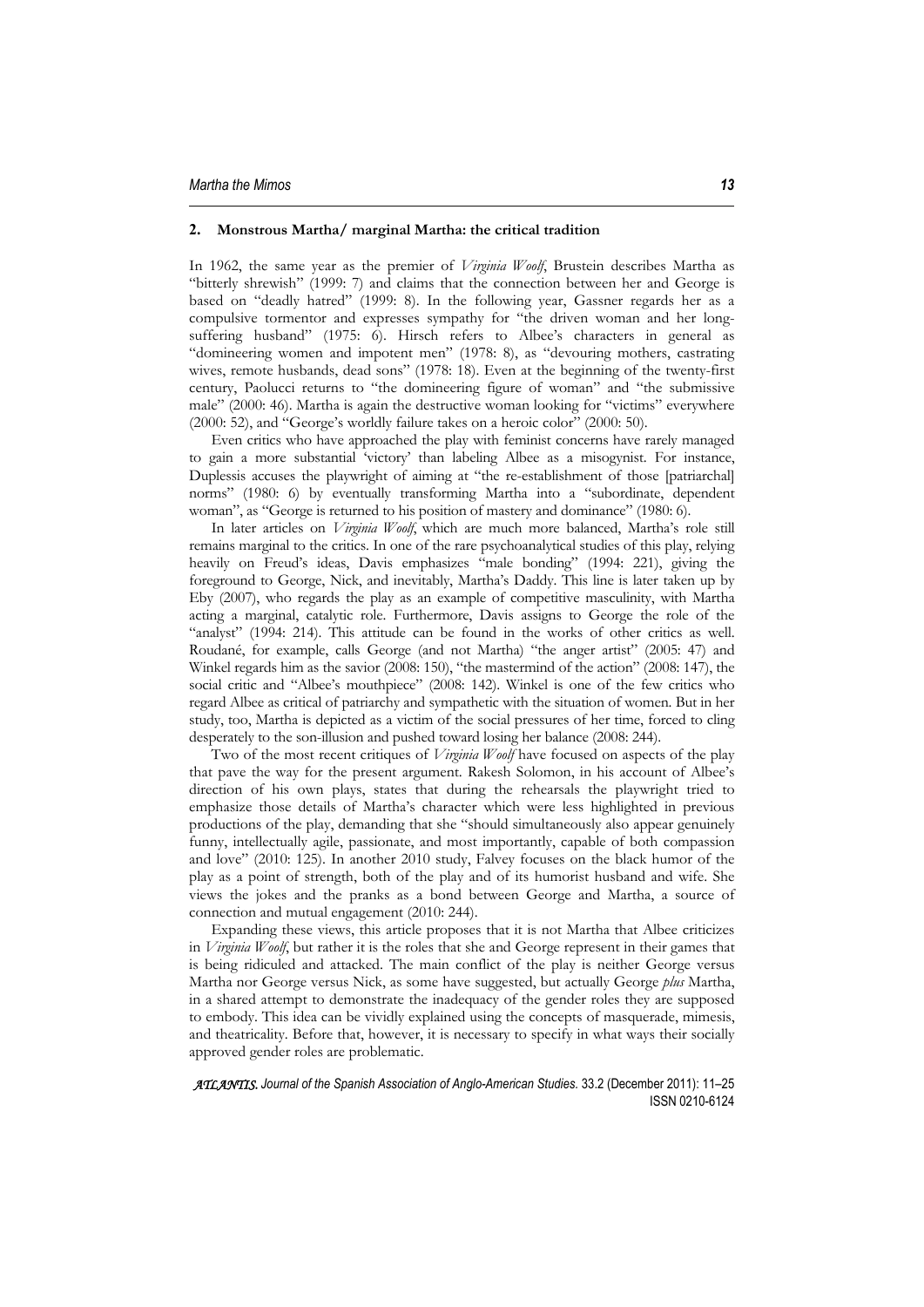#### **3. "She is discontent": Awareness of the phallic lack**

As critics have pointed out, Martha and George's relationship appears to be suffering from "overwhelming defeat and frustration" (Trilling 1975: 80). Martha never hesitates to express her profound dissatisfaction with her situation. She senses that something is lacking, not merely in *her* marriage or *her* life, but also in the lives of everyone else. George seems to be equally aware of this sense of lack and emptiness. The couple's powerful expression of their discontent can be explained and justified with what Lacan refers to as "phallic lack" (Lacan 2006: 56).

To understand this concept of lack we have to pay attention to the subject's psychological development, especially the phase Lacan refers to as the mirror stage, when the child begins to distinguish the image reflected in the mirror as its own. The infant's "identification" (Lacan 2001a: 1) with this image enables it to replaces its previous notion of a "fragmented body-image" (2001a: 3) with the "illusion of autonomy" and wholeness which is derived from the apparently whole body-image reflected in the mirror (2001a: 5). This notion of identity "structures the subject's entire mental development" (2001a: 3). The subject goes on to seek autonomy from what Lacan calls the "specular image" (2001a: 2), which is not necessarily a mirror-reflection, but any reflected or projected image that helps the creation of the subject's ego and builds up the illusion of autonomy. The subject often uses the other to receive a reassuring reflection of itself-- a process that begins with the infant's seeking its reflection in the mother's face-- and for the male subject this other is commonly woman. Regarded as a mirror, woman is reduced to a thing, an object, whose function is to help maintain the male subject's sense of completeness and wholeness. This attitude, which is a dominant attitude in a patriarchal society, denies woman her identity and, consequently, her desire.

Lacan associates the mirror stage with the Imaginary order, which can be regarded as "a realm of image and imagination, deception and lure" with its "illusions . . . of wholeness, synthesis, autonomy, duality and . . . similarity" (Evans 1996: 84). Before discovering the image, the infant enjoys a sense of complete unity with the mother, believing itself to be the answer to all her desires and needs. The discovery of the selfimage as a separate identity is both exciting and shocking. Yet it is the child's discovery of its not being the sole object of the mother's desire that ends the peaceful Imaginary stage and starts its initiation into the Symbolic—the stage of language with its phallocentric values. This marks the child's introduction to the Name of The Father and the authority of the phallus (Lacan 2006: 230)—which, to the child, is the imaginary object of the mother's desire that the child believes the father possesses.

The phallus is simultaneously the recognition of desire and its un-attainability, since the child does not possess the phallus. It is therefore "a signifier of lack" (Homer 2005: 95). To regain the sense of autonomy after entering the Symbolic order and accepting the law of the father, which forbids the former imaginary oneness with the mother, the subject has two options, which "turn around a 'to be' and a 'to have' . . . the phallus" and in turn decide its sexuality (Lacan 2001b: 221). The masculine subject pretends that he possesses the phallus, while the feminine subject presents "the *masquerade* of being the phallus" (Homer 2005: 95). Femininity and masculinity are actually made-up roles, "subject positions", rather than biological facts (2005: 98). They are only made possible by the pretension regarding the phallus, by "a 'to seem' . . . to mask its lack" (Lacan 2001b: 221).

This sense of loss and lack that is central to our grasp of the phallus, also inevitably affects our *jouissance*, a not-so-satisfactory translation of which can be joy or pleasure.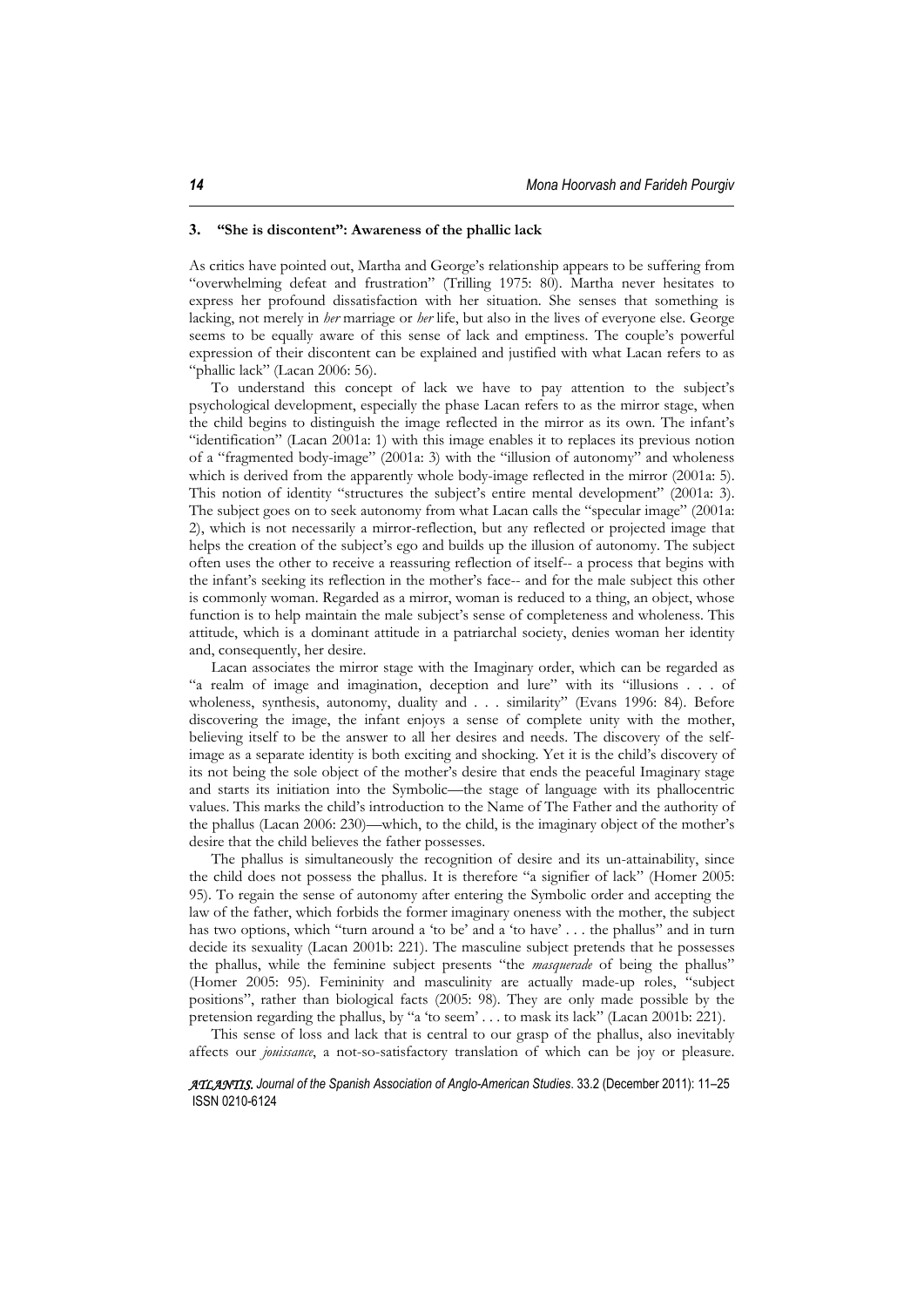Phallic jouissance, which Lacan associates with the masculine structure, is the kind of "jouissance that fails us, that disappoints us", the kind which is "susceptible to failure and . . . fundamentally misses our partner" (Fink 2002: 37). Since the Symbolic denies women any access to their own definition of desire, they constantly experience the masculine structure of the phallic jouissance, covering up the lack by trying to be better mirrors, to present better specular images to men.

Albee's *Virginia Woolf* is the product of a time when strictly defined gender roles were emphasized. In such a social environment, subjects are under more pressure to fit the subject positions prescribed to them by the Symbolic order of the world of the father/fathers. At the same time the dominant discourse of the time disclaims the inherent and unassailable sense of dissatisfaction that follows the acceptance of these roles. Such discourse naturally does not dissipate the lack, but makes it more complex, causing the subject to experience greater anxiety about it. Commonly, the subject tries to suppress the feelings of dissatisfaction for the fear of appearing abnormal and becoming marginalized by society, unaware that this is a feeling shared by all subjects.

It is no wonder, then, that Martha and George's expression of their strong feelings of lack and loss seems shocking to the public and the critics alike. They lay bare what is inside us all but most people try to deny or push far back out of sight. They seem to have no reserve in giving voice to their deeply rooted sense of dissatisfaction, for they actually *intend* to shock the audience.

As the play begins, Martha refers to a Bette Davis movie which is distinguishable as *Beyond the Forest* (Albee 2007: 155)*.* The movie, as well as Martha's retelling of it, reeks of dissatisfaction. The emphasis with which Martha declares *She is discontent* shows that she sees much affinity between her own role as a domesticated housewife and that of Rosa Moline, the character played by Bette Davis. In the movie, Rosa is in love with a man other than her husband, a fact that White refers to as proof of Martha's adulterous intentions (White 1985: 52). But this man can be the symbol of a more complicated idea than adultery; he may be regarded as Lacan's *objet petit a*. With *(petit) a* standing for the French word *autre* (meaning 'other' with small o), *objet petit a*, which Lacan relates to the Imaginary (Lacan 1998: 83), is the "object-cause" of desire, "any object which sets desire in motion" and like "a precious object hidden inside a relatively worthless box" refers to what "we seek in the other" that in reality can never be gained (Evans 1996: 128). As the presumed object of her desire, Rosa's lover in Chicago is an imaginary source of satisfaction. Even the physical circumstances of this relationship prevent its fulfillment. He is far from Rosa; she is sick—a fact emphasized by Martha three times in her short narrative—and what is more, Martha does not even remember his name. He is not only inaccessible, but also nameless and ambiguous. Martha's narrative is concerned only with the impossibility of perfect jouissance. For her, this is the significance of the movie, and she refers only to details of the plot that help establish this theme. In fact, her allusion to this insignificant movie early in the play is not merely to show that she is discontent, but rather to prove that everybody is. Everyone is dissatisfied because an incomplete experience of jouissance is all the satisfaction the subject can get once it enters the Symbolic. In other parts of the play, too, Martha and George's dialogues are full of clear references to this sense of emptiness. For instance, Martha's calling George "a blank, a cipher" (Albee 2007: 164), her exclamation, "IT'S NOT WHAT I WANTED!" (2007: 258) and both George and Martha's "SNAP" (2007: 261, 286; capitals in original) spell out their awareness of lack.

Nevertheless, this knowledge of the phallic lack does not help Martha to easily accept her feminine subject position, a subject position that demands her turning into a mirror to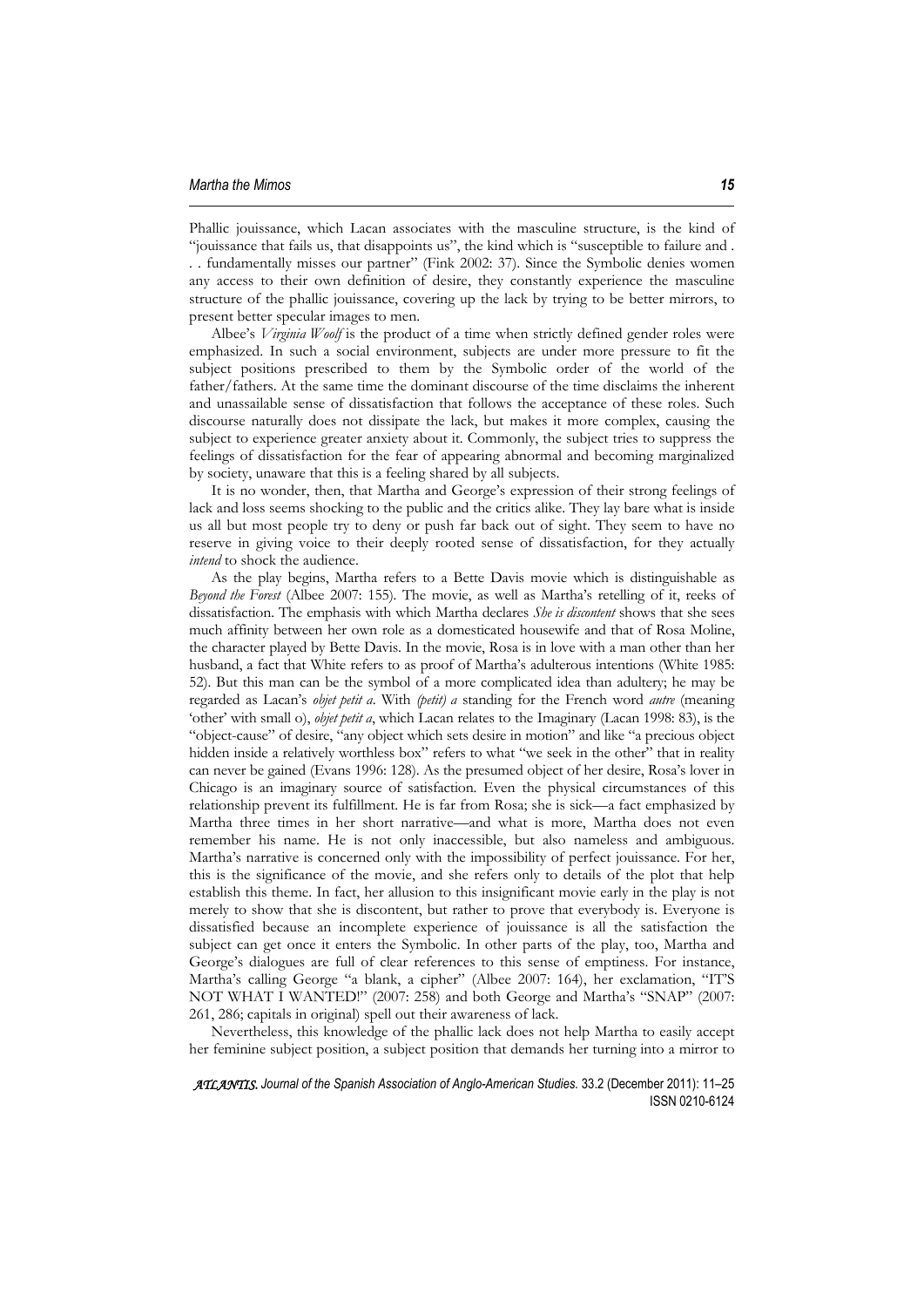reflect the images of the men around her as large as possible. Her consciousness of lack prevents her from turning into a satisfactory mirror. She looks at men and sees "flops" (Albee 2007: 276). Even with all her exaggerated praise of her daddy, Martha does not fail to ridicule him as well as the others. She refers to her daddy's decisions twice in the play, first when she recalls the boxing match (2007: 190-91) and then when she talks about her first marriage (2007: 206). In both cases, her tone is evidently humorous. In the boxing match scene, she clearly makes fun of the irrationality of her daddy's decision. This attitude would have been a very surprising inconsistency if we were to take her high praises of her daddy seriously. But these praises are interpretable in a much more satisfactory manner if we regard them as part of the show that Martha and George are trying to set forth to entertain and enlighten their guests and their audience. In this view, Martha and George can be regarded as actors, playing an exaggerated and distorted version of their respective gender roles with the intention of highlighting the sense of lack that runs through them.

#### **4. Mocking the masquerade: Martha's mission**

As explained above, gender roles, or the masculine and feminine subject positions, are both based on a mutual pretense, that is, of having or being the phallus. The term Lacan uses for the feminine pretense, however, is *masquerade*, which is loaded with much stronger theatrical connotations (Lacan 2006: 616).

Before Lacan, Joan Riviere had used the term to describe 'womanliness' in her study of the "intellectual woman" (Riviere 1929: 303). Riviere indicates that women who aspire to professional and intellectual positions traditionally regarded as masculine are (unconsciously) concerned that they may have to face their male colleagues' anxious and defensive reactions. "To avert anxiety and retribution feared by men", the woman indulges in a masquerade, wearing womanliness "as a mask, both to hide the possession of masculinity and to avert the reprisal expected if she was found to possess it" (Riviere 1929: 306).

To Lacan, it is not only the intellectual woman who wears the mask. To be able to pose as the phallus, which is "the signifier of the desire of the Other", woman has to "reject an essential part of femininity, namely, all her attributes in the masquerade" (Lacan 2001b: 221). What remains of femininity is the pretension of being what she believes the Other desires. To be the phallus, woman turns into "that which she is not" (2001b: 221). The core of femininity, whatever it may be, is rejected and lost; the woman is forever behind the mask.

An examination of *Virginia Woolf* reveals that Martha, who claims she is the one with the pants and the whip in their house, is also involved in the masquerade of femininity, in both senses as used by Lacan and Riviere. The very song, 'Who's Afraid of Virginia Woolf?' is an obvious signal of the situation Riviere describes. Davis explains that at certain moments in the play when tension accumulates, the characters suddenly start singing 'Who's Afraid of Virginia Woolf?' because the use of "intellectualized wit banishes anxiety" (1994: 213). But the song itself *symptomizes* a kind of anxiety, the anxiety about intellectual women. It is a college joke, replacing the words *big bad wolf* in the original version with the name of a threatening intellectual woman, Virginia Woolf, a writer, a critic, and above all a feminist. Martha's exaggerated enjoyment of this song is part of *her* masquerade, joining in with the college men's ridicule of Virginia Woolf, laughing at the woman who *is* a threat, to give them the reassurance that *she* is not like that, that she is not a threat.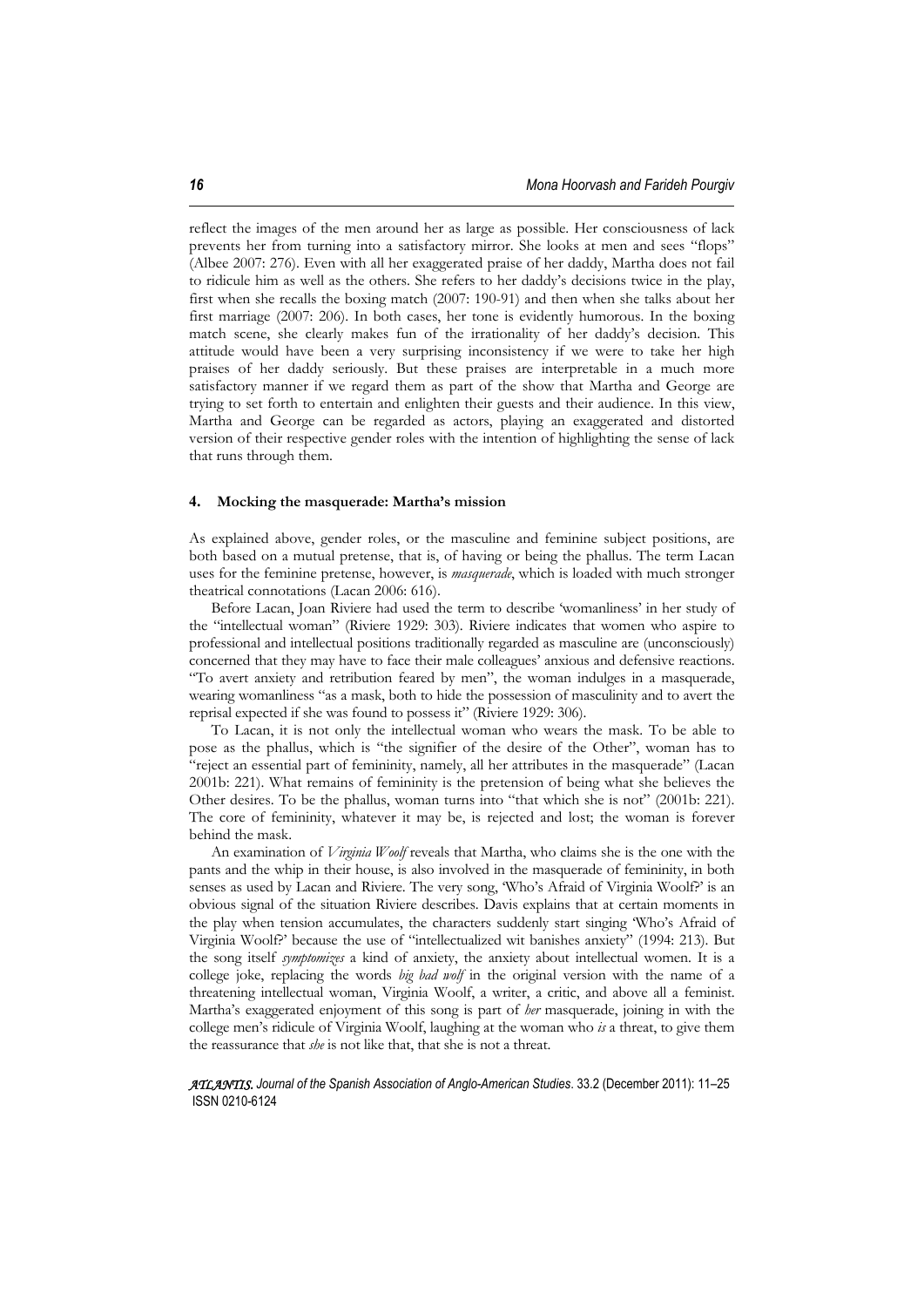The song is only part of Martha's Masquerade. In Act I, by slipping into a more voluptuous dress, Martha starts the parade of her femininity before Nick's eyes, and George quickly recognizes the move (Albee 2007: 184). Later, when she recounts the story of their courtship, Martha emphasizes the fact that she had planned to marry an "heir apparent", that she had willingly decided that she wanted to be the exchange value between her father and her future husband (2007: 207). Paradoxical as the claim is—since objects do not decide and plan their own role—it does suggest that she wishes to demonstrate an internalization of the phallic value system and her place in that system as mere commodity. Complementary to this line of argument is the fact that she seems rather too eager to celebrate the socially defined gender roles of her time. She asserts that she expected to marry a man who would be professionally successful. In ridiculing George's salary, she gives voice to the materialistic values of her time which recognizes the place of the man in the family as that of the provider and the bread-winner. As Winkel (2008) explains, a more obvious example of her attempts to embody the feminine ideals of the 1950s is in her pretence of motherhood. Unable to have an actual child, Martha seems so determined to become a mother—as she is expected to—that she manages to persuade George to play along in the imaginary game of the fantasy child.

These facts, however, are in contrast with the above-mentioned knowledge of the phallic lack she so clearly demonstrates. It is also in opposition with what critics call her emasculating and unfeminine quality. These seemingly contradictory aspects of her character have led some readers, spectators and critics to regard Martha as unnatural, imbalanced or downright crazy. As long as these contradictions remain unexplained, the charges stand. However, the play implicitly offers a simple and exciting explanation for Martha's behavior, an explanation that has been lightly touched upon by several critics, but has never been used to clarify these problematic aspects of the play. Several critics have referred to George and Martha's fun and games as theatrical play acting (see examples in Falvey 2010: 243; Winkel 2008: 132; Davis 1994: 220; Hirsch 1978: 6; Brustein 1999: 7). George and Martha's playfulness and showmanship have not escaped them, yet those same critics have never regarded these characteristics as the couple's intentional theatricalization of their marriage to problematize feminine and masculine gender roles, which is the key to the analysis of Martha's character.

Since, in the phallic economy of the Symbolic, woman is reduced to the *masquerade* of femininity, she becomes the show itself and not the actor who performs the show; not the subject who masquerades but the mere noun: *masquerade*. This, obviously, keeps reinforcing that economy which continues to marginalize women. Irigaray proposes that to challenge this situation women have "only one path, . . . that of *mimicry*" (1985b: 76; italics in the original).

As Diamond explains, it is the "Platonic mimesis" to which Irigaray refers (1997: iv). For Plato, as demonstrated most clearly in his cave allegory, mimesis is the work of shadows, reflections and mirror plays. It is deceitful and illusive. Froma Zeitlin asserts that in Plato's views "woman is the mimetic creature par excellence" since she, too, works with illusion and deceit (qtd in Diamond 1997: vi). Plato tries to move away from the mimetic shadows to the origin—the idea—and regards the *mimos*—meaning both the one who mimics and the mime itself—as potentially subversive. The *mimos*, be it the poet or the woman, is "a panderer of reflections, a destroyer of forms" and a threat to the established values s/he mimics (Diamond 1997: v).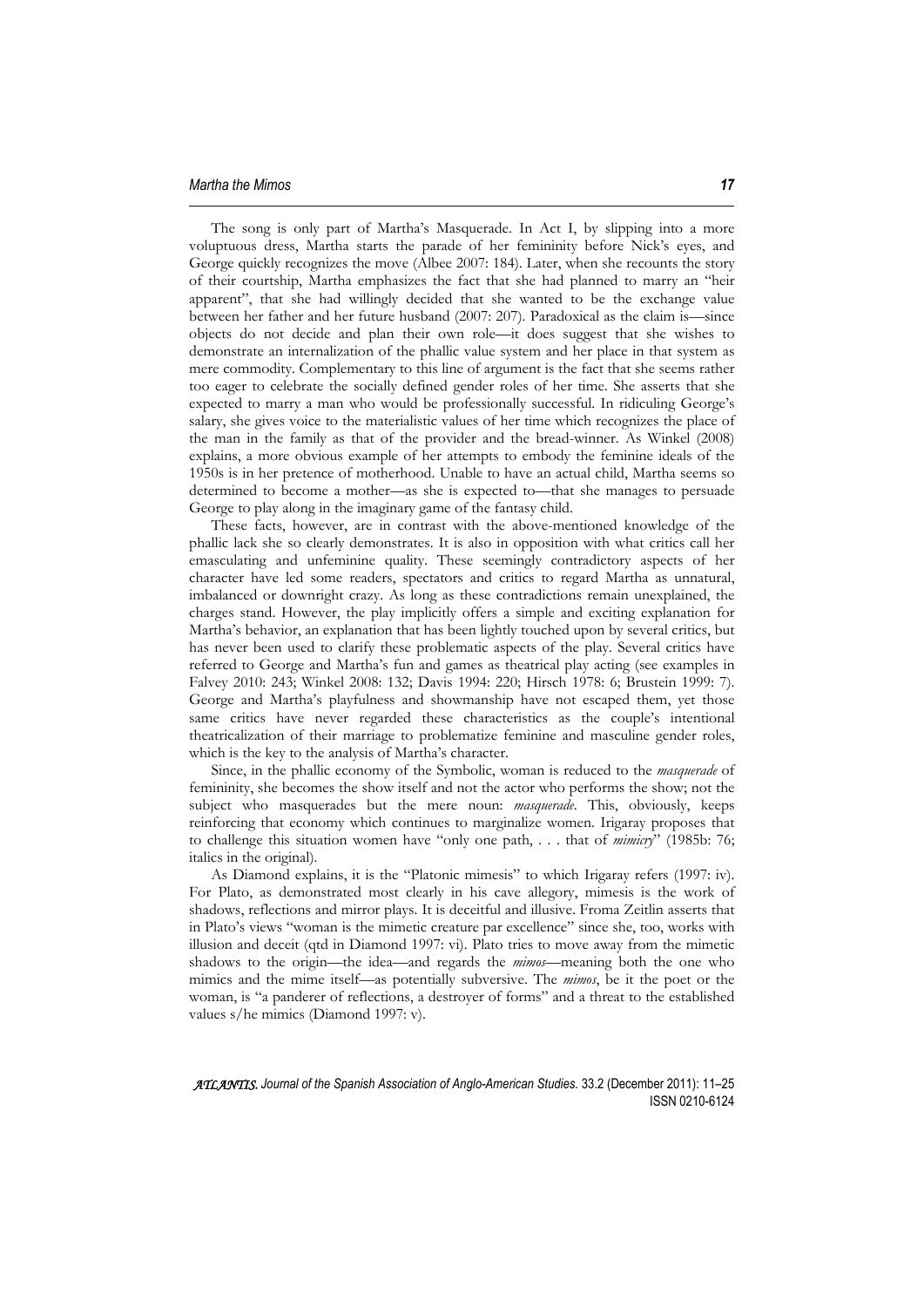This notion is adopted and expanded by Irigaray, who likens Plato's cave to a wombtheatre. In her 'Plato's Hystera' she examines the cave allegory and proposes that the hystera, the womb-like cave, is actually a stage, "a speculum", already theatrical (1985a: 255). The reflections and shadows to which the prisoners in the cave are subjected are already devised by the "magician-imagemakers" who are all men: the father, the philosopher or God (1985a: 264). It is the passivity, "the silence of the other"—the hystera, the mother—that allows the words of men to be heard (1985a: 235, 257). Plato's mimesis is based on phallic values, and positions the woman as a reflective, concave surface, which is "pure mimicry, with no definition" of her own (1985a: 307), reflecting sameness, the same exact image that the magician requires. The continuity of phallocentrism is dependent on "its power to *reduce all others to the economy of the same*" (Irigaray 1985:74; italics in the original).

But if woman chooses to emphasize difference, if she begins to reflect images that are "*exaggerated* or *blurred*" (Irigaray 1985a: 345; italics in the original), she can shake the phallic power that is based on, and is the base of, the reflection of sameness. If she decides to theatricalize her own masquerade, she may be able to turn the phallic stratagem of transforming the woman into a mirror against itself. She would be able to turn "mimesis imposed" into "mimicry unleashed" (Diamond 1997: xi). That is why, Irigaray asserts, "One must assume the feminine role deliberately" (1985b: 76).

Toril Moi, in her study of *A Doll's House*, suggests that by exposing the theatrical nature of Helmer and Nora's marriage, Ibsen "wishes to make us think about the way we theatricalize ourselves and others in everyday life" (2006: 234). The same can be said about *Virginia Woolf*, where Martha and George's marriage is obviously and overtly theatrical. But, unlike Helmer and Nora, Martha and George are aware of the role-playing which is at the heart of their marriage. In fact, they are consciously and actively involved in their own theatricalization through their fun and games, their word plays, their unrestrained humor and even their battles. Their troubled marriage is in fact the mimicry of a troubled marriage with the aim of snapping their audience—primarily Nick and Honey (since they are the chosen audience, the ones to whom the older couple's play-acting is addressed), but also the actual spectators of the play—out of their complacency. Their aim, Albee's aim manifested through them, is similar to the aim of Brecht's alienation effect.

Brecht insists that theater should seek "to expose illusions" (Diamond 1997: viii), to shock the audience and motivate them to reassess their lives and their society. This is achieved in part by distancing the actor from the role, by making it obvious that this is not reality, but a constructed theater which has to be analyzed and examined. In Elin Diamond's words, alienation effect is achieved when you manage "to pry actor/signifier from character/signified, to defuse realism's narrativity" (1997: viii). This is precisely what George and Martha aim at, to attract the attention of their audience to their gender roles, the subject positions forced on them, and thus to expose the phallic lack and challenge the Symbolic.

Though Nick and Honey, as well as spectators and critics, have difficulty separating George and Martha from the roles they play, the couple begin hinting at their theatrical mission early on in the play. When George and Nick are left alone for the first time in Act I, Nick suggests that the older couple "seem to be having some sort of" a marital problem. George's answer is a clarification of the nature of their relationship: "Martha and I are having . . . nothing . . . Martha and I are . . . exercising . . . That's all. . . . We're merely walking what's left of our wits" (2007: 175). The implications of this statement are vivid, that he and Martha are intentionally indulging in the war of the sexes that they forced upon their guests.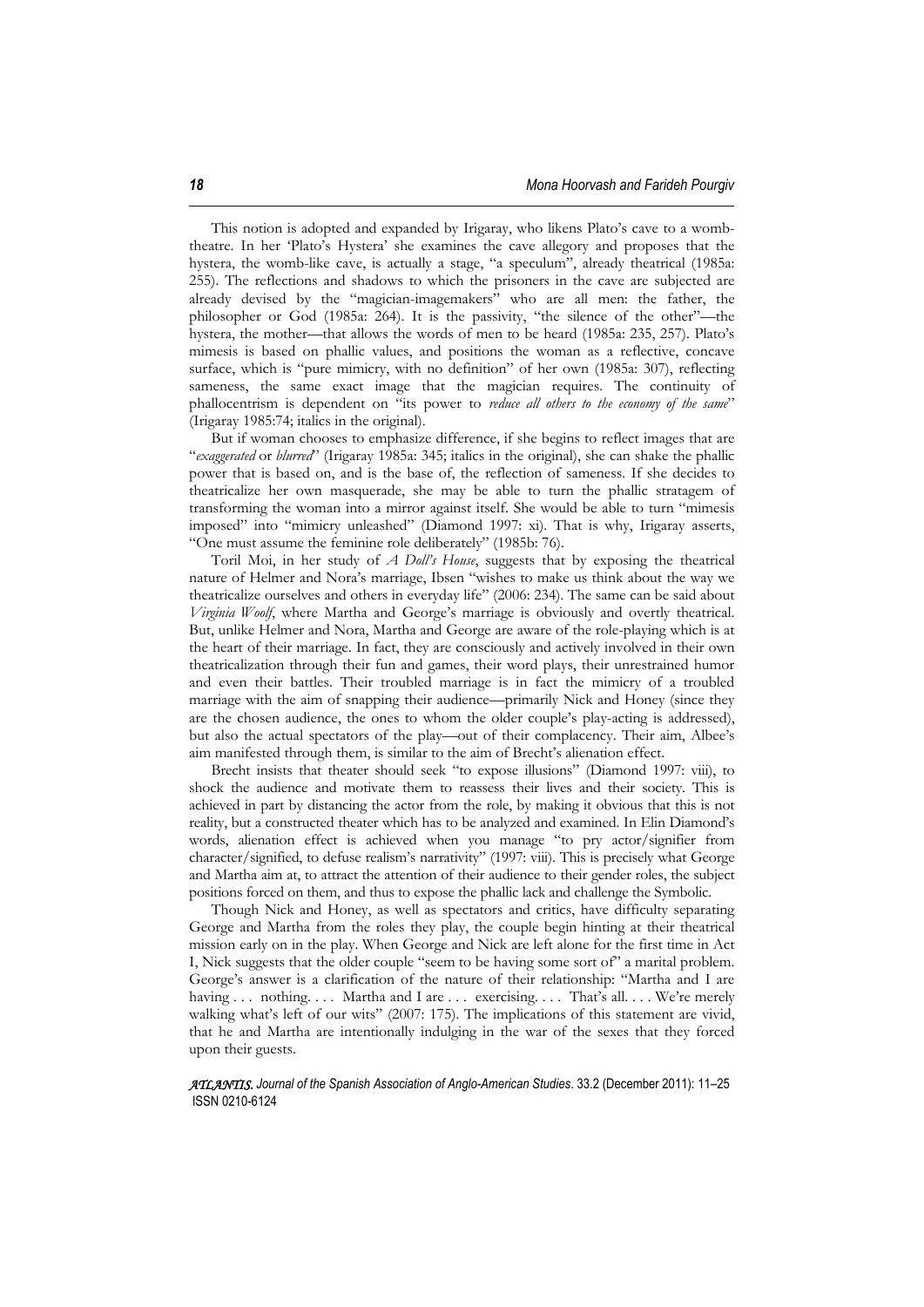As Anne Paolucci has suggested, it is perhaps true to say that Martha has chosen Nick as her, their, victim (2000: 52), but he is not to be a sexual victim. The sexual game, 'Hump the Hostess', is merely a part of the entire show. The victim is actually chosen in a manner more akin to the way in which Jerry chooses his victim in Albee's earlier play, *The Zoo Story*  (2007). Peter is at once Jerry's victim, his audience, and his unwitting co-actor in a show planned by Jerry. Peter barely knows what it is all about until almost near the end of the play, and it is only then that he finds out that it has all been done to wake him up. Nick and Honey seem to play the same role in George and Martha's theater.

Davis correctly calls "Get the Guests . . . the game of games" (1994: 212). The more detached Nick and Honey pretend to be, the harder George and Martha try to get them involved. Get the Guests begins the moment Nick admits that, in spite of his previous statements, he finds himself amused by the older couple's "flagellation" of each other (Albee 2007: 215). Act II, tellingly named 'Walpurgisnacht', is more about Nick and Honey than about George and Martha. It begins when George tricks Nick into revealing the deepest secrets of his marriage. George orchestrates their dialogue so skillfully that we may suspect it is not his first time. He could have started his game from the beginning of the play, had he wanted to. But it is only after Nick momentarily lets down his mask of detachment that George begins the real game, as if the newcomer's consent is a necessary part of the ritual. Nick's confession of his interest in the events of the evening allows George to take him to the next level. Nick and Honey, who have previously been merely the audience, are now players in the game.

Albee believes that "it's nice to keep people off balance" to create "dramatic intensity" (qtd in Solomon 2010: 134). Martha and George seem to believe in the same principle. They achieve the desired effect by a sudden reversal of their statements and, indeed, of their roles. Without much logical preparation, Martha shifts in her narratives from the wild young woman who has married the gardener at her college to the obedient daughter whose sole job is to take care of her father, from the dispassionate princess of romance who is to be married to her father's heir to the flauntingly vulgar and loud humorist, from the weak, dependent and psychologically shattered woman to the master of the house with a whip in her hand, from the drunken adulteress who uses her body to help men sleep their way up the academic ladder to a mock version of the virginal woman who has never been pleased by any man other than her husband, from the spiteful humiliating daughter of the president of the college to the passionately loving wife who finds her husband cleverer than other men. This is not to say that Martha has a split personality. If her personality were split into so many fragments, it would have been impossible to find any coherence in her actions. But in all these roles, Martha is clearly Martha, with that playful twinkle one can always imagine in her eyes. By mimicking the various extremes of the possibilities offered by the phallocentric society to the feminine subject position, Martha violates those gender roles, thus endangering the restricting framework which reduces women to one of these predefined roles. By turning her expected masquerade of femininity into a shape-shifting carnival of masks and games, by turning the night into the witches' Walpurgisnacht, she bewilders her audience and forces them to reconsider the roles she so noncommittally embodies.

The same statement can be made about George, whose narratives range from a modernized version of *Oedipus Rex* to futuristic science fiction. He plays the humiliated husband and the cruel host, the wounded animal and the healing hand, the violent man and the loving husband, the swamp and the god of the evening. He is the bartender and at Martha's command provides the poison to drug their audience into joining their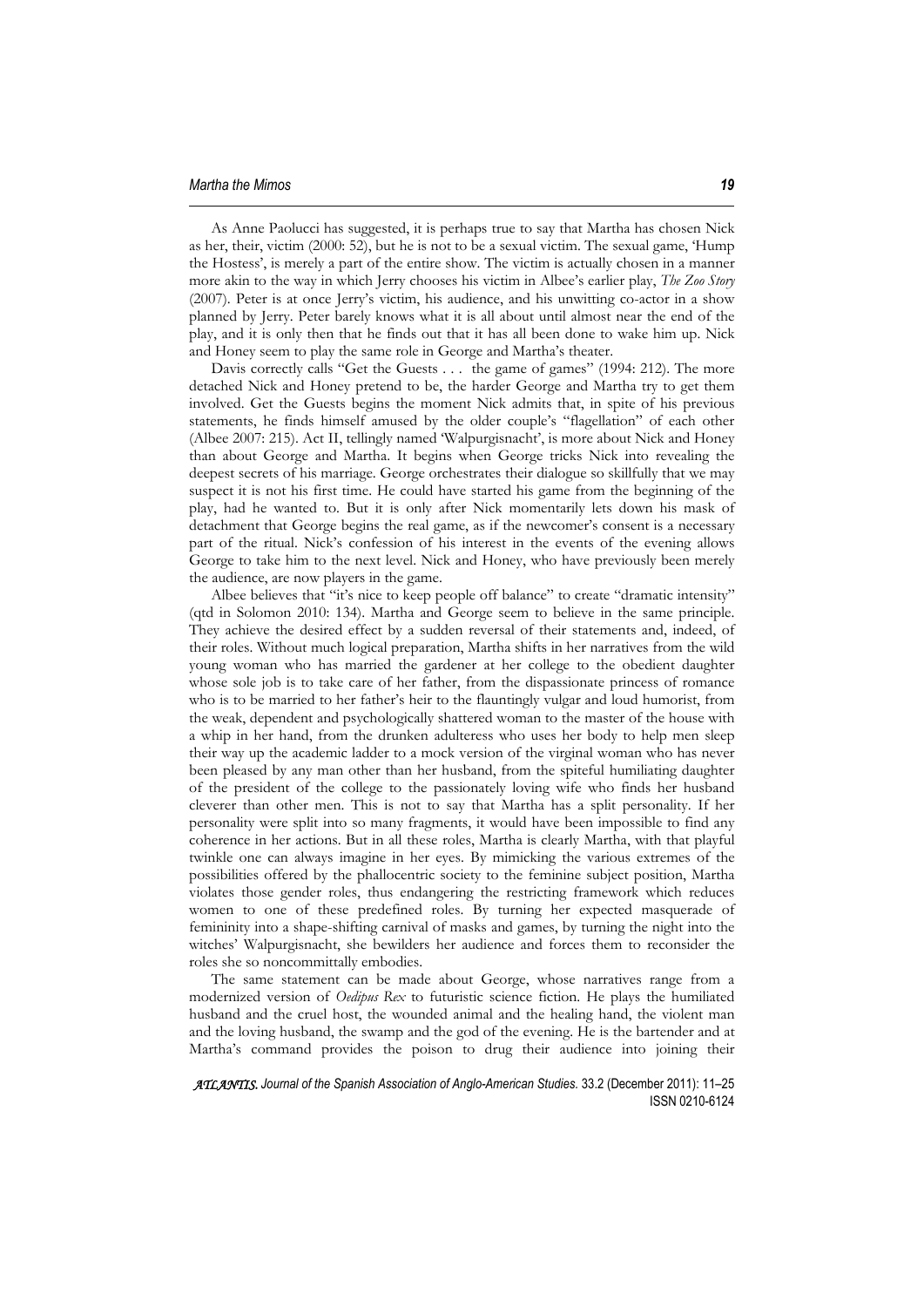masquerade of the masquerade, their exaggeratedly theatrical parody of the ideal white middle-class American marriage, to push them to doubt and question their own marriages.

George and Martha never lose sight of their important mission. Even their private conversations are part of the play they are performing, or perhaps rehearsing. While for Nick and Honey "privacy . . . is the acting out of the social roles assigned by the Big Other . . . to prove to the *socious* that they have the kind of normal, healthy relationship it holds up as the 'ideal' all must mirror" (Davis 1994: 216), for George and Martha the private and the public are one. In the presence of their guests, Martha tells George, "We're alone!" (Albee 2007: 235), and even when they actually seem to be alone, they are somehow aware of the fact that they are not. They are never alone and Albee appears to have allowed his characters a relative awareness of this fact: As characters of a play, they are always onstage, before an audience. Therefore, even in parts of the play where the two of them are alone on stage, George and Martha seem to carry on a theatrical version of their life.

Only on rare occasions do they put aside their shape-shifting masks and talk to each other as actors do at a pause in the rehearsal when they are suddenly not the roles they play. An example can be found in Act II. As George pleads with Martha not to say anything about the book he has supposedly written, she asks disappointedly, "What's the matter with you George? You given up?" (Albee 2007: 238). There is a sudden change in George's tone when he replies; it is suddenly no longer "*pleading*" but "*calm . . . [and] serious*" (2007: 238, *stage direction*), saying, "No . . . no. It's just I've got to figure out some new way to fight you, Martha. Guerrilla tactics, maybe . . . internal subversion . . . I don't know. Something" (2007: 238). The tone of this question and answer clearly separates it from the general atmosphere of the rest of its surrounding conversation. It shows an inside knowledge, something Nick and Honey are not aware of and the audience at the theater vaguely suspect. The speakers of these lines are not the alcohol-soaked tormented couple who will tear at each other only a few pages later. They are rather actors in the middle of the play, pausing to evaluate each other's position to decide their next move, since they do not have a fixed script and need to improvise. Their mimetic mission is obviously pre-planned; they both know what they are involved in. But the details of their show are decided on the spot for maximum effectiveness. George has to stop and think what moves to make next, just as Martha repeatedly changes her plans in response to George's reactions.

There is no guarantee that any of the stories told by George and Martha are real, or that any of their dialogues express their actual heartfelt sentiments. From the beginning of Act III, Nick and the audience begin to find out that what is going on between George and Martha is deeply and consciously theatricalized. This knowledge casts a shadow of doubt over the validity of their former claims and comments as well. In the third Act, 'The Exorcism', George and Martha throw away the seemingly realistic façade of their show, and indulge in confusion with all their might. Early in that Act, Martha reduces the ambitious Nick to a houseboy. Though she expresses disappointment, her tone is more triumphant, since she has been able to prove to Nick that he, too, is a "flop" (Albee 2007: 275), like everybody else. Nick has received an education about the emptiness of the phallic jouissance. But the lesson does not end here. Nick is forced to witness another aspect of George and Martha's relationship, a mock romantic encounter, so out of place after Martha's presumed infidelity. At this point, the older couple does not bother to justify their words and actions to Nick, who is already initiated in the game and will be able to find out the meaning of the show on his own if he is attentive enough.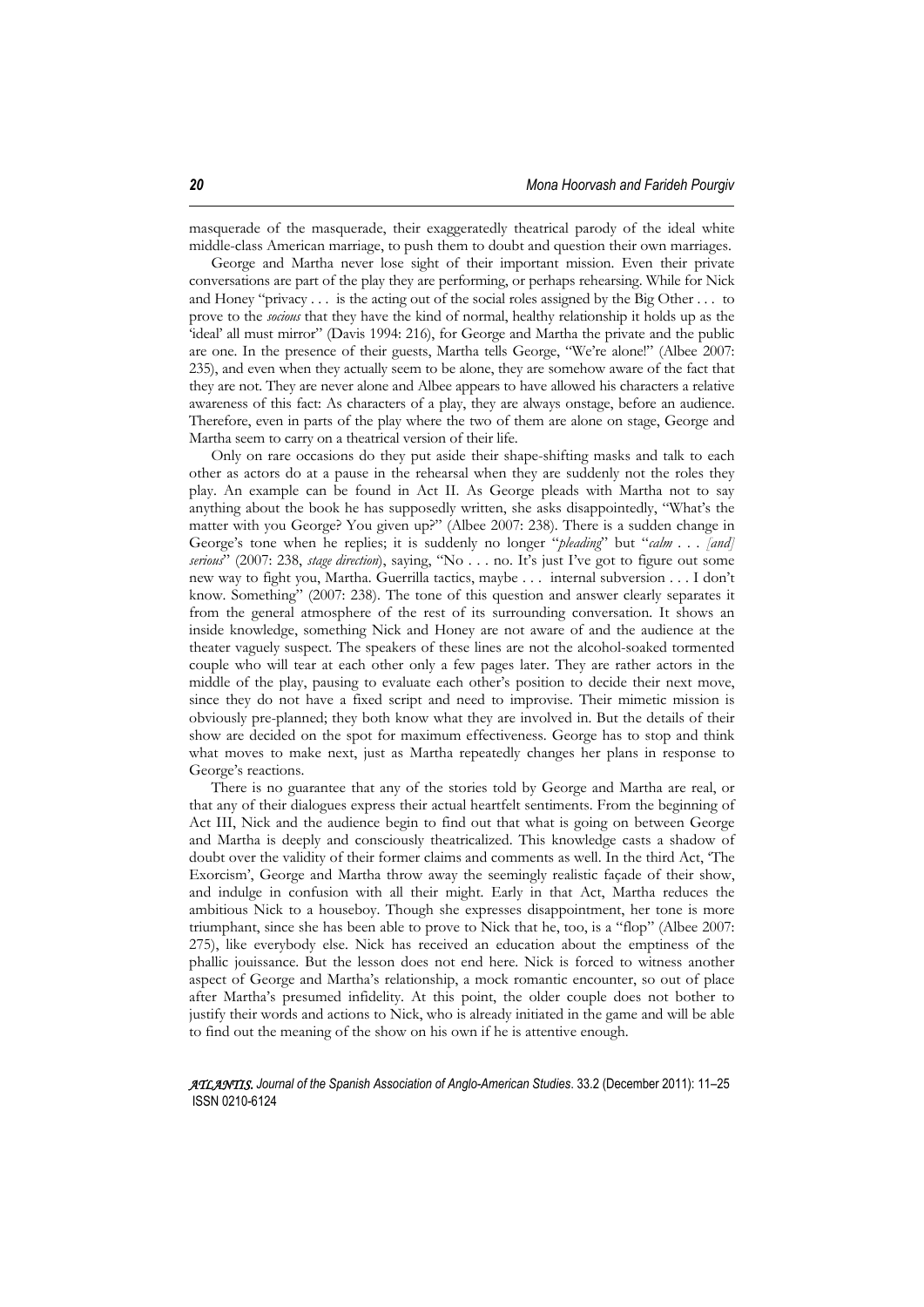Martha insists that George is wrong in believing that the moon is up though there is actually no need for such an argument since they could easily settle the question by merely looking out. George speaks about the cruise in the Mediterranean with his parents (Albee 2007: 284), the same parents that, it was previously disclosed, he had killed while still a teenager. Nick is quick to point this out. George's reply is the key to the whole play: "Truth or illusion, who knows the difference" (2007: 284). The illusion belongs to the Imaginary. The truth is what the Symbolic claims to offer. But the symbolic as a phallocentric structure is itself based on 'lack', which it constantly tries to cover up and deny. One is tempted to ask, how valid is the truth that is based on an unacknowledged emptiness? And how far away from truth is the illusion which, though imaginary, has no pretence of being *the* truth? George and Martha know that the truth is based on pretence, and have no fear of exposing this awareness. They take on the mission of "jamming the theatrical machinery [of discourse] itself, of suspending its pretentions to the production of a truth and a meaning that are excessively univocal" (Irigaray 1985b: 78). Once the emptiness of the truth is revealed, it is not easy to tell it from fantasy, and that would make the audience stop to think and reevaluate their own ideas of what is true, or real. That is the whole purpose of the show the older couple keeps performing.

In the final Act, Martha and George are bent on emphasizing the theatricality of their relationship, to make the audience think about their own inadvertently theatrical gender roles. When Nick expresses his belief that George is shattered by what he refers to as Martha's "aimless . . . butchery", Martha accuses him, "you think a man got his back broken 'cause he makes like a clown and walks bent, hunh? Is that *really* all you know?" (Albee 2007: 278). Her contemptuous question, "you always deal in appearances?" (2007: 277), makes it clear that she does not validate what she parades before Nick's eyes as all there is. She knows that this is the masquerade she is reinforcing, but this knowledge also makes her realize, or suspect, that this is not all, that there is something else, something beyond this theater of femininity, family and marriage that appears to be all the Symbolic has to offer.

What joins George and Martha is an enjoyment of confusion and fiction, an attempt to experience 'the beyond' of the phallic structure, the occasional moments of a different kind of jouissance. The kind that is probably similar to Lacan's ambiguous term *the Other jouissance*, the feminine jouissance (Fink 2002: 35). By feminine, Lacan does not mean necessarily pertaining to women. It is called feminine because it is outside the phallic order. Unlike the phallic jouissance, it is the jouissance that "never fails" (Lacan 2006: 59). Lacan does not explain clearly what he means by the feminine jouissance; he only gives the example of the ecstatic passion of the saints (Homer 2005: 104). He regards it as unexplainable because it is beyond the Symbolic. It cannot be captured by the phallocentric language, and is therefore indefinable.

This is one of the most important differences between Lacan and Irigaray. While Lacan suggests that woman and the feminine are outside language and therefore unrepresentable, Irigaray asserts that the feminine "*has to be*" articulated if we are ever to change the marginality imposed on women by the Symbolic (Homer 2005: 117; emphasis added). She encourages the attempt to manifest the feminine experience, and the feminine jouissance, through language. If woman begins "to play with mimesis", she may be able to "recover the place of her exploitation by discourse, without allowing herself to be simply reduced to it" (Irigaray 1985b: 76). She would get involved in the "unsettling" of the dominant order, to eventually "rediscover the place of her 'self-affection'" (1985b: 77).

Martha and George's enjoyment of their games is more akin to the feminine kind of jouissance. By assuming the role of the *mimos* and by sarcastic mimicry of the roles they are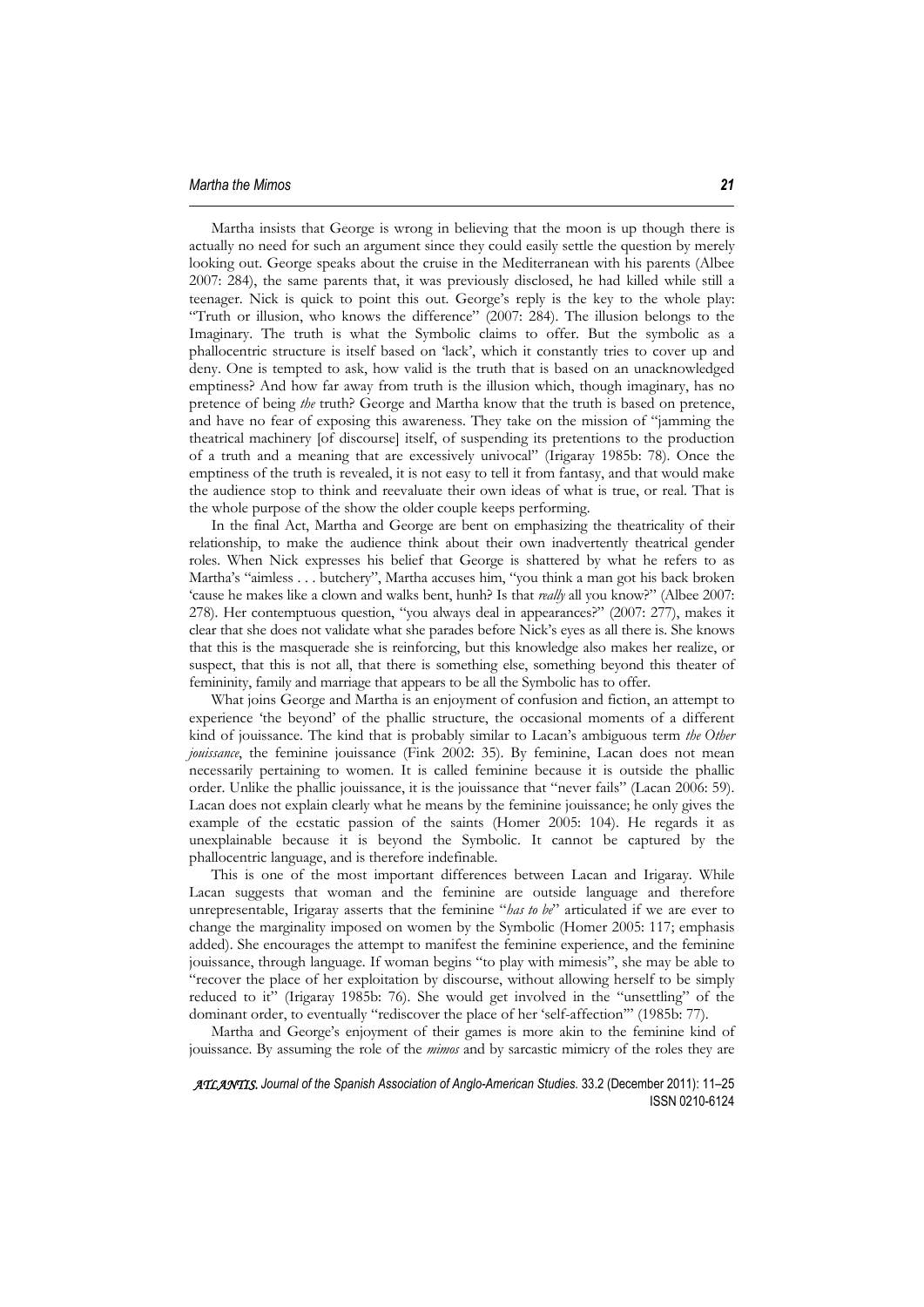actually demanded to play in everyday life, they set themselves apart from the rest of their society. They distinguish themselves as Others, different from the rest of the society which they hope to enlighten as well. Although their intentional otherness causes pain and pressure in their lives (since they have to fight against that which they embody), it is also a source of pleasure. In their private conversations, both George and Martha confess to having experienced moments of a different kind of jouissance, fleeting moments which are nevertheless strong enough to remind them of the existence of the beyond. For instance, near the end of Act II, in the middle of their outburst over the phallic lack that dominates their lives, both George and Martha refer to moments in their relationship "when maybe we could have cut through all this crap", "when we could . . . come together" (Albee 2007: 261).

Their games, their twice theatricalized masquerade, challenge the phallic standards of logic, coherence and closure, and replace it with what Irigaray regards as "the feminine imaginary", which is characterized by "multiplicity, fluidity, and flux" (Homer 2005: 117). Indeed, poststructuralists such as Lacan and Irigaray associate the concept of play with the feminine (Hall 1993: 78). That is why Martha must be regarded as the main player in *Virginia Woolf*. She is the one who changes the rules, who keeps the game fluid. This can partly explain her long speech in Act III, when she tells Nick the 'sad' story of George and Martha (Albee 2007: 277). Apart from the play-acting which is an indispensable part of everything Martha says, this speech is significant in another way as well. Here Martha decidedly tells Nick that what he has seen and what he will see is a game. She also implicitly reveals the reason for part of the sadness that lies in her marriage. It is true that George "keeps learning the games we play as quickly as I [Martha] can change the rules" (2007: 277), that he keeps adjusting himself to the fluidity and multiplicity of their married life, but he is not as flexible and as capable of shape-shifting as she is. Martha laments that George has "come to rest" in his love for her (2007: 277). She finds it 'hurting, and insulting' that he has accepted her *as she is*, regarding it as some sort of giving up. To Martha, the feminine mission is one of becoming, not being. She cannot be loved as she is because she is not one thing. She is the woman Irigaray describes in her *This Sex Which Is Not One* (1985b). She is the *mimos* whose job is to mix "order and . . . disorder, reason and madness" (Diamond 1997: v).

George's decision at the end of the play to kill off their fictional son is not so much a new phase in the game as a signal to show that the game is over. His excuse is Martha's having "mentioned him [the son] to someone else" (Albee 2007: 307). The child fantasy belongs to the realm of the feminine imaginary, where plurality and lack of closure are actually values. By *speaking* of the child, Martha has presented it to and through 'language', in the same manner as Irigaray demands. But George seems unable to tolerate the tension this creates. Although, from the beginning of the play, he participates actively and voluntarily in their games of phallic destruction and subversive mimicry, he seems unwilling to risk *everything*. He is the one who gives up first under the pressure that is about to break them both. He destroys their son, the most important feminine fiction their marriage has nurtured, to stop the game before *it* destroys them both. By killing the son, he reminds Martha that he is, or perhaps they are, still subjects of the Symbolic and cannot immediately reject *all* of its principles without destroying themselves. By destroying the fiction, George brings closure to the previously fluid narrative. He briefly assumes the role of the patriarch, the god with whom resides the power of life and death. As Winkel explains, George sacrifices the son as "a scapegoat" in a "ritualistic performance" that, in Julia Kristeva's opinion, "allows for a return to . . . societal norms" (Winkel 2008: 148).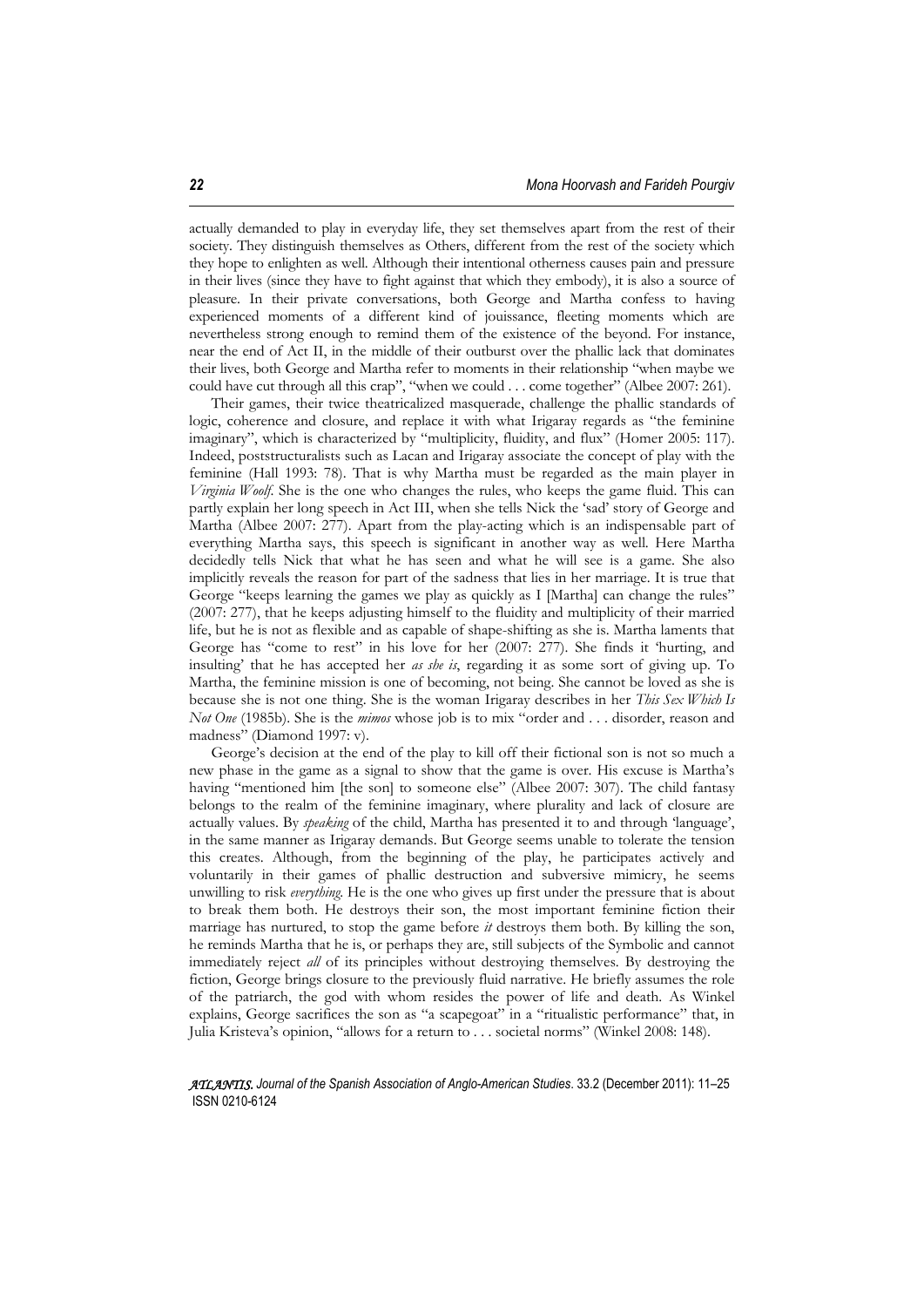It is true that, in doing so, George facilitates the assimilation to the Symbolic, but the important question here seems to be the attitude in which this assimilation takes place. Though many critics read this destruction of the illusion-son as a kind of happy ending (see Hirsch 1978: 32; Roudané 2005: 40), such an attitude undermines the whole purpose of the play. It is not imaginable that Albee, who has been criticizing many of the values of his society the whole time, would end his play by a celebration of patriarchy. The ending of the play does not represent what is *desired*. It has the urgency of a warning and the touching dignity of a tragedy. It does not show what should be, but what is. It decidedly demonstrates the crushing effect of the phallocentric order on the feminine imaginary. Remembering what the Virginia Woolf song has signified throughout the play, we can say that the fear of Virginia Woolf is in a way the fear of the death of fantasy, the fear of the oppressive power of the Symbolic and of the limited gender roles it offers to feminine and masculine subjects. By admitting that she is afraid of Virginia Woolf, Martha implies that she is afraid of being reduced to the mask, that she is afraid of the masquerade if she is not to perform it with her own rules.

# **5. Conclusion**

Albee's play, on the whole, is an examination of the capacity of the patriarchal social order to be played with. Martha and George are conscious of the fact that they are actors of the roles that are assigned to them, aware of the possibilities that their theatrical existence offers them. Martha, specifically, consciously theatricalizes her own body, her words, her role (or roles), and her relationship with the other (absent or present) characters. She indulges deeply in the deliberate mimicry of feminine roles which are, according to Irigaray, themselves nothing but mimicry, and by doing so she fights against being reduced to mere mimesis. Martha's life seems to be a political undertaking, with the self-assigned mission of fighting the phallic authority in the 'one path' proposed by Irigaray: theater.

This subversive mimicry becomes a way of uncovering the processes by which language and culture annihilate difference—and femininity with it—to reinforce sameness as the only possible mindset, to reduce the feminine to the Other of the masculine. By doing so, it manages to open a space—in and through the dramatic medium—in which difference can be imagined and experienced. Although *Virginia Woolf* is not concerned with giving a definition of the feminine difference (since any definition would be relatively reductive and static), it delineates possible potentials.

Though the play's ending relinquishes the possibility of immediate success in changing the Symbolic, it is not completely hopeless. All George's and Martha's efforts have not been for nothing. Their performance, their theatrical mimicry, fulfills its primary purpose of affecting their audience. George and Martha release forces that continue their mission independently, both inside and outside the play. Nick and Honey, as well as the spectators in the theater, have no choice but to go over their own lives, ideas and beliefs, a reassessment which would hopefully change a few basic assumptions about women, men and marriage, and result in their admitting the validity of women's struggle to carve within language a space of their own, a space for the representation of feminine desire.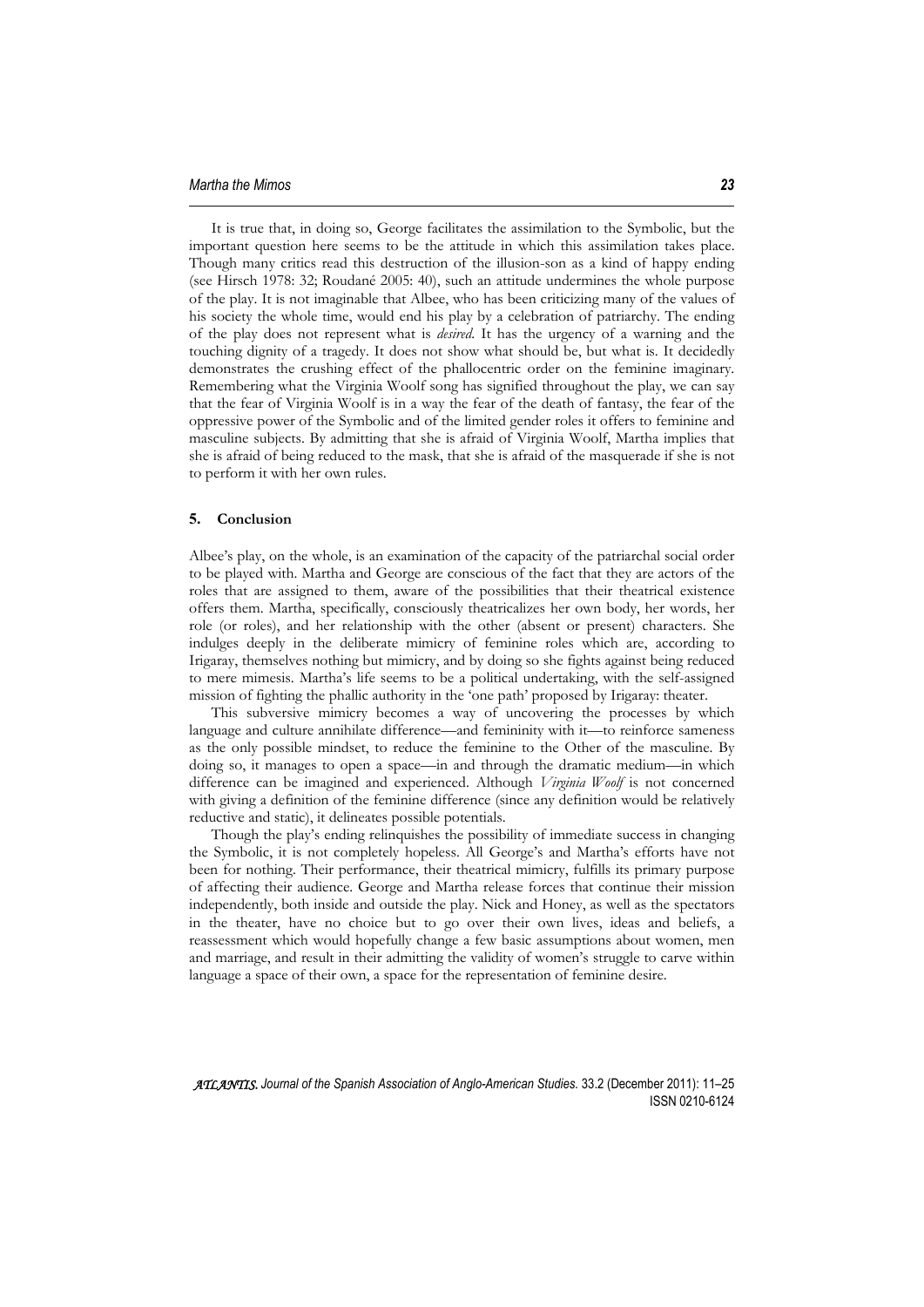#### **Works Cited**

- Albee, Edward 2007: *The Collected Plays of Edward Albee 1958-1965.* Woodstock and New York: Overlook Duckworth.
- Brustein, Robert 1999 (1962): 'Albee and the Medusa Head'. Hunter, Jeffrey W. ed. *Contemporary Literary Criticism. Vol. 113*. Detroit: Gale. 7-8.
- Davis, Walter A. 1994: 'The Academic Festival Overture: *Who's Afraid of Virginia Woolf?*'. *Get the Guests: Psychoanalysis, Modern American drama and the Audience.* Madison: U of Wisconsin P. 209-62.
- Diamond, Elin 1997: *Unmasking Mimesis: Essays on Feminism and Theatre*. London and New York: Routledge.
- Duplessis , Rachel Blau 1980 (1977): 'In the Bosom of the Family: Contradiction and Resolution in Edward Albee'. Dedria Bryfonski, ed. *Contemporary Literary Criticism. Vol. 13*. Detroit: Gale. 6-8.
- Eby, Clare Virginia 2007: 'Fun and Games with George and Nick: Competitive Masculinity in *Who's Afraid of Virginia Woolf?*'. *Modern Drama* 50.4: 601-19.
- Evans, Dylan 1996: *An Introductory Dictionary of Lacanian Psychoanalysis.* London and New York: Routledge.
- Falvey, Kate 2010: 'Dark Humor in Edward Albee's *Who's Afraid of Virginia Woolf?*'. Harold Bloom, ed. *Dark Humor*. New York: Bloom's Literary Criticism. 241-49.
- Fink, Bruce 2002: 'Knowledge and Jouissance'. Suzanne Barnard and Bruce Fink, eds. *Reading Seminar XX: Lacan's Major Work on Love, Knowledge and Feminine Sexuality.* Albany: State U of New York P. 21-45.
- Gassner 1975 (1963): '*Who's Afraid of Virginia Woolf?'*. Sharon Gunton, ed. *Contemporary Literary Criticism. Vol. 3*. Detroit: Gale. 6.
- Hall, Ann C. 1993: *'A Kind of Alaska': Women in the Plays of O'Neill, Pinter, and Shepard.* Carbondale: Southern Illinois U P.
- Hirsch, Foster 1978: *Who's Afraid of Edward Albee?* Berkley: Creative Arts.
- Homer, Sean 2005: *Jacques Lacan*. London and New York: Routledge.
- Irigaray, Luce 1985a [1974]: *Speculum of the Other Woman*. Trans. Gillian C. Gill. Ithaca: Cornell UP. ––––– 1985b: *This Sex Which Is Not One*. Trans. Catherine Porter. Ithaca: Cornell UP.
- Lacan, Jacques 1998. *On Feminine Sexuality: the Limits of Love and Knowledge (Seminar XX: Encore 1972- 1973)*. Ed. Jacques-Alain Miller. Trans. Bruce Fink. New York and London: Norton.
	- ––––– 2001a. 'The Mirror Stage as Formative of the Function of the /as Revealed in Psychoanalytic Experiences'. Trans. Alan Sheridan. *Ecrits: A Selection*. London and New York: Routledge.
- ––––– 2001b. 'The Signification of the Phallus'. Trans. Alan Sheridan. *Ecrits: A Selection*. London and New York: Routledge.
- ––––– 2006. *Ecrits*. Trans. Bruce Fink. New York and London: Norton.
- May, Elaine Tyler 2008: *Homeward Bound*. New York: Basic Books.
- Moi, Toril 2006: 'First and Foremost a Human Being: Idealism, Theatre and Gender in *A Doll's House*'. *Henrik Ibsen and the Birth of Modernism*. Oxford: Oxford UP. 225-47.
- Paolucci, Anne 2000: *From Tension to Tonic: The Plays of Edward Albee.* New edition. Washington: Bagehot.
- Riviere, Joan 1929: 'Womanliness as Masquerade'. *International Journal of Psychoanalysis* 10: 303-13.
- Roudané, Matthew 2005: '*Who's Afraid of Virginia Woolf?*: Toward the Marrow'. Stephen Bottoms, ed. *The Cambridge Companion to Edward Albee*. New York: Camebridge UP. 39-58.
- Ryan, Barbara 1992: *Feminism and the Women's Movement*. New York and London: Routledge.
- Schechner, Richard 1975 (1963): 'Who's Afraid of Edward Albee?'. C. W. E. Bigsby, ed. *Edward Albee: A Collection of Critical Essays*. New Jersey: Prentice-Hall. 62-65.
- Solomon, Rakesh H. 2010: *Albee in Performance.* Bloomington: Indiana UP.
- Trilling, Diana 1975 (1964): 'The Riddle of Albee's *Who's Afraid of Virginia Woolf?*'. C. W. E. Bigsby, ed. *Edward Albee: A Collection of Critical Essays*. New Jersey: Prentice-Hall. 80-88.
- White, Robert J 1985: 'Albee's *Who's Afraid of Virginia Woolf?'. Explicator* 43.2: 52-53.